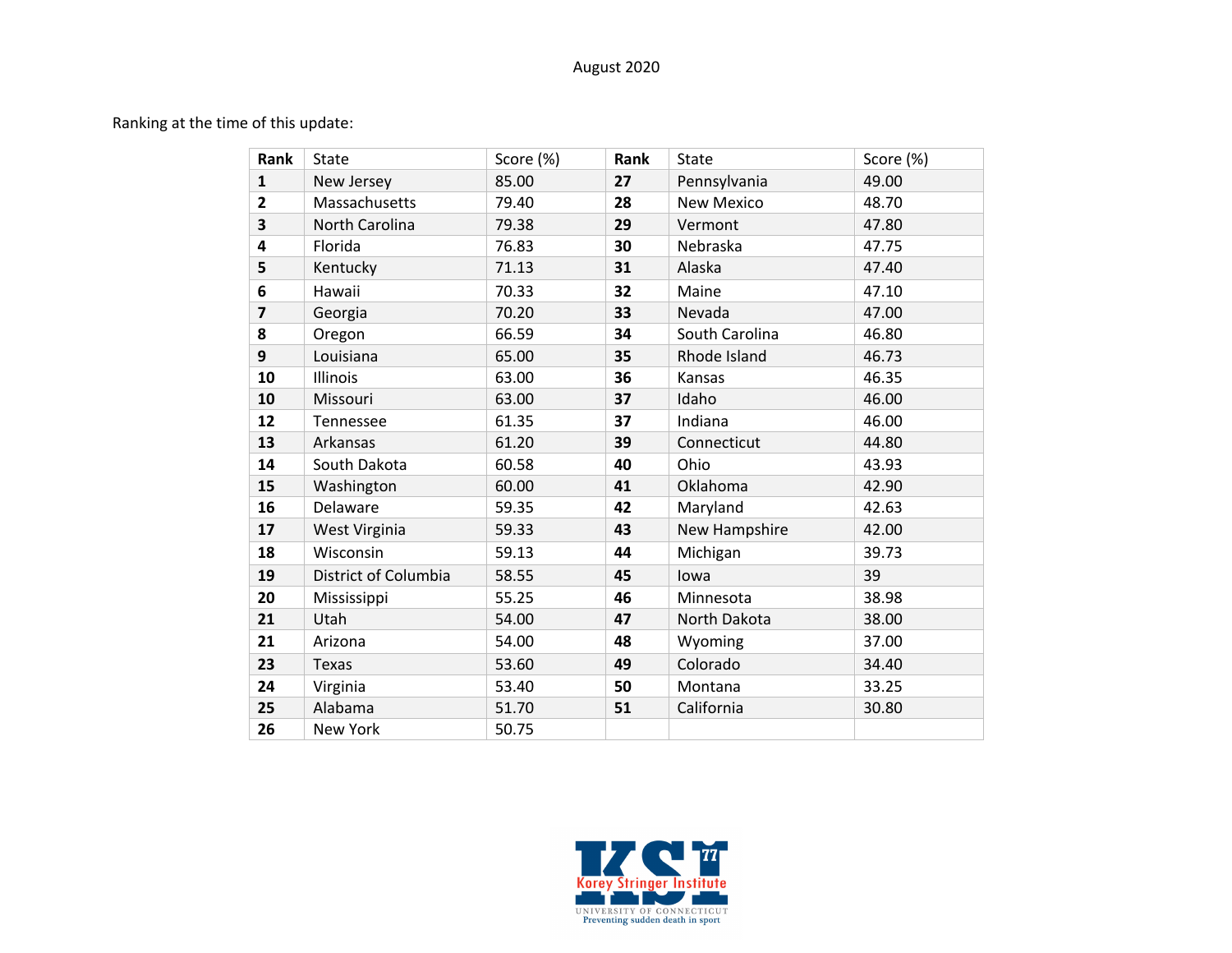| <b>State</b>    | Old<br><b>Rank</b> | <b>New</b><br>Rank | Old<br><b>Score</b> | <b>New</b><br><b>Score</b> | Change<br><b>Score</b> | <b>Areas Changed</b>                                                                                                                                                                                                                                                                                                                                                                                                                                                                                                                                                                                                                                                                                                                                                                                                                                                                                      |
|-----------------|--------------------|--------------------|---------------------|----------------------------|------------------------|-----------------------------------------------------------------------------------------------------------------------------------------------------------------------------------------------------------------------------------------------------------------------------------------------------------------------------------------------------------------------------------------------------------------------------------------------------------------------------------------------------------------------------------------------------------------------------------------------------------------------------------------------------------------------------------------------------------------------------------------------------------------------------------------------------------------------------------------------------------------------------------------------------------|
| <b>Arkansas</b> | 11                 | 13                 | 56.03               | 61.20                      | $+5.17$                | Heat<br>The heat policy is based off of WBGT (optimal measurement<br>$\bullet$<br>The environmental conditions guidelines are based off of<br>$\bullet$<br>epidemiological data specific to that state/region (for bigger<br>states a more comprehensive analysis may be needed)<br>The heat policy has at minimum 4 levels of modification,<br>$\bullet$<br>including the modification of practice time<br>Policy includes modification of equipment (if applicable to the<br>$\bullet$<br>sport)<br>Policy includes modification of work: rest ratios, including<br>$\bullet$<br>unrestricted access to fluids<br>Policy mentions the use of a shaded area for rest breaks                                                                                                                                                                                                                              |
| <b>Florida</b>  | 23                 | 4                  | 48.25               | 76.20                      | $+27.95$               | Heat<br>State requires all schools to have a heat modification policy<br>$\bullet$<br>The heat policy is based off of WBGT (optimal measurement)<br>$\bullet$<br>The heat policy has at minimum 4 levels of modification,<br>$\bullet$<br>including the modification of practice time<br>Policy includes modification of equipment (if applicable to the<br>$\bullet$<br>sport)<br>Policy includes modification of work:rest ratios, including<br>unrestricted access to fluids<br>The environmental conditions guidelines are based off of<br>$\bullet$<br>epidemiological data specific to that state/region (for bigger<br>states a more comprehensive analysis may be needed)<br>Cold Water Immersion tubs for onsite cooling for all warm<br>$\bullet$<br>weather practices<br>If exertional heat stroke is suspected, onsite cooling using cold<br>water immersion before transport to the hospital |
|                 |                    |                    |                     |                            |                        | Sudden Cardiac Arrest                                                                                                                                                                                                                                                                                                                                                                                                                                                                                                                                                                                                                                                                                                                                                                                                                                                                                     |

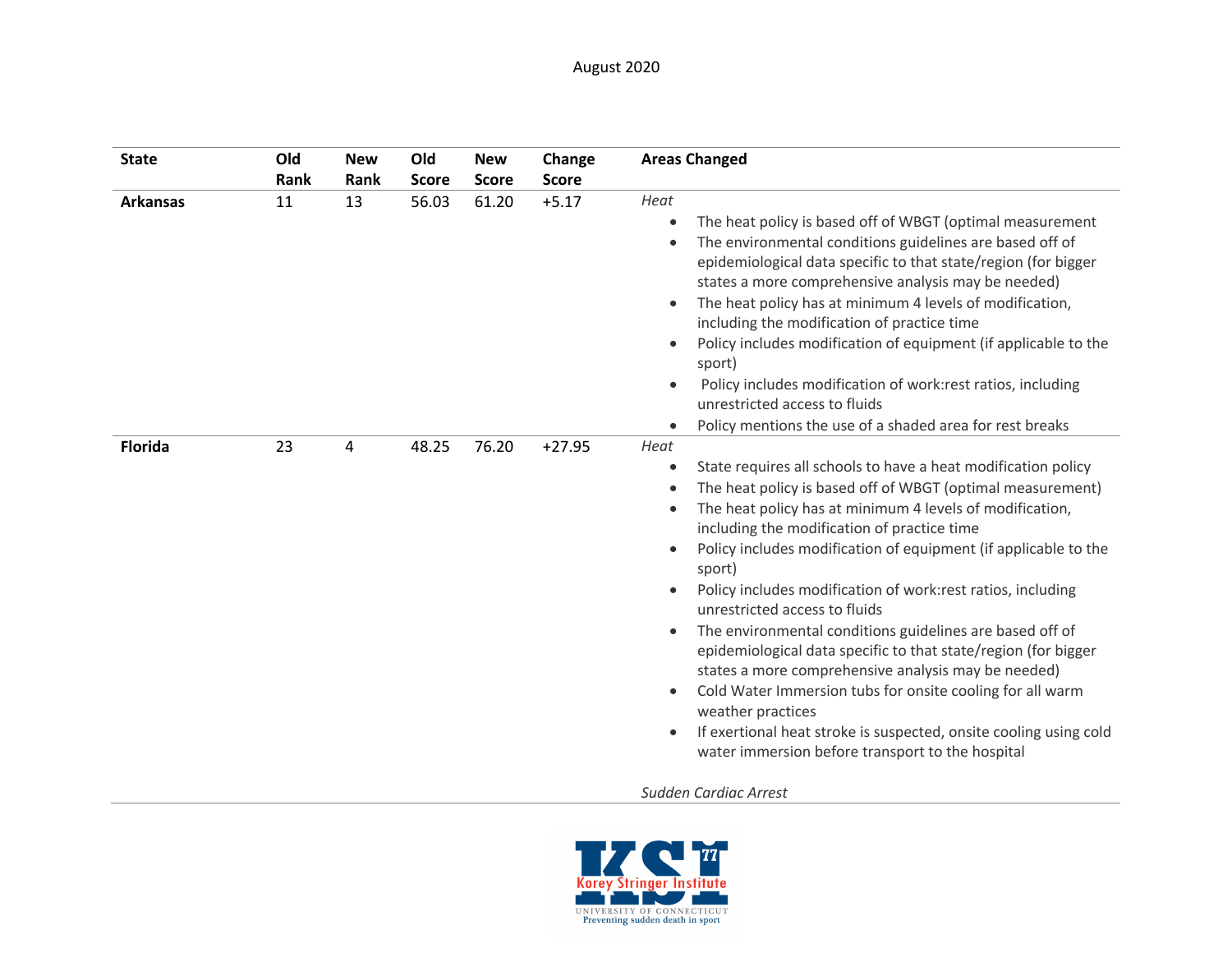|           |    |   |       |       |       | Institutions sponsoring athletic events/activities should have a<br>$\bullet$<br>AED on site or access to one at each athletic venue for<br>practices, games, or other athletic events<br>Location of AED should be well marked, publicized, accessible<br>$\bullet$<br>and known among trained staff                                                                                                                                                                                                                                                                                                                                                                                                                                                                                                                                                                                                                                                                                                                                                                                                                                                                                                                                                                                                                                                                                                                                                                                |
|-----------|----|---|-------|-------|-------|--------------------------------------------------------------------------------------------------------------------------------------------------------------------------------------------------------------------------------------------------------------------------------------------------------------------------------------------------------------------------------------------------------------------------------------------------------------------------------------------------------------------------------------------------------------------------------------------------------------------------------------------------------------------------------------------------------------------------------------------------------------------------------------------------------------------------------------------------------------------------------------------------------------------------------------------------------------------------------------------------------------------------------------------------------------------------------------------------------------------------------------------------------------------------------------------------------------------------------------------------------------------------------------------------------------------------------------------------------------------------------------------------------------------------------------------------------------------------------------|
| Louisiana | 45 | 9 | 41.00 | 65.00 | $+24$ | Heat                                                                                                                                                                                                                                                                                                                                                                                                                                                                                                                                                                                                                                                                                                                                                                                                                                                                                                                                                                                                                                                                                                                                                                                                                                                                                                                                                                                                                                                                                 |
|           |    |   |       |       |       | Days 1-5 are the first formal practices. No more than 1<br>$\bullet$<br>practice occurs per day<br>In days 1-5, total practice time should not exceed 3 hours in<br>$\bullet$<br>any 1 day<br>On days 1-5, 1-hour maximum walk-through is permitted,<br>however there must be a 3 hour minimum between practice<br>and walk-through (or vice versa)<br>During days 1-2 of first formal practices, a helmet should be<br>$\bullet$<br>the only protective equipment permitted (if applicable).<br>During days 3-5, only helmets and shoulder pads should be<br>worn. Beginning on day 6, all protective equipment may be<br>worn and full contact may begin. Football only: on days 3-5,<br>contact with blocking sleds and tackling dummies may be<br>initiated. Full-contact sports: 100% life contact drills should<br>begin no earlier than day 6<br>Day 6-14, double-practice days must be followed by a single-<br>practice day. On single-practice days, 1 walk-through is<br>permitted, separated from the practice by at least 3 hours of<br>continuous rest. When a double-practice day is followed by a<br>rest day, another double practice day is permitted after the<br>rest day.<br>On a double-practice day, the 2 practices should be separated<br>$\bullet$<br>by at least 3 continuous hours in a cool environment.<br>State requires all schools to have a heat modification policy<br>$\bullet$<br>The recommended heat policy is based off of WBGT<br>$\bullet$ |

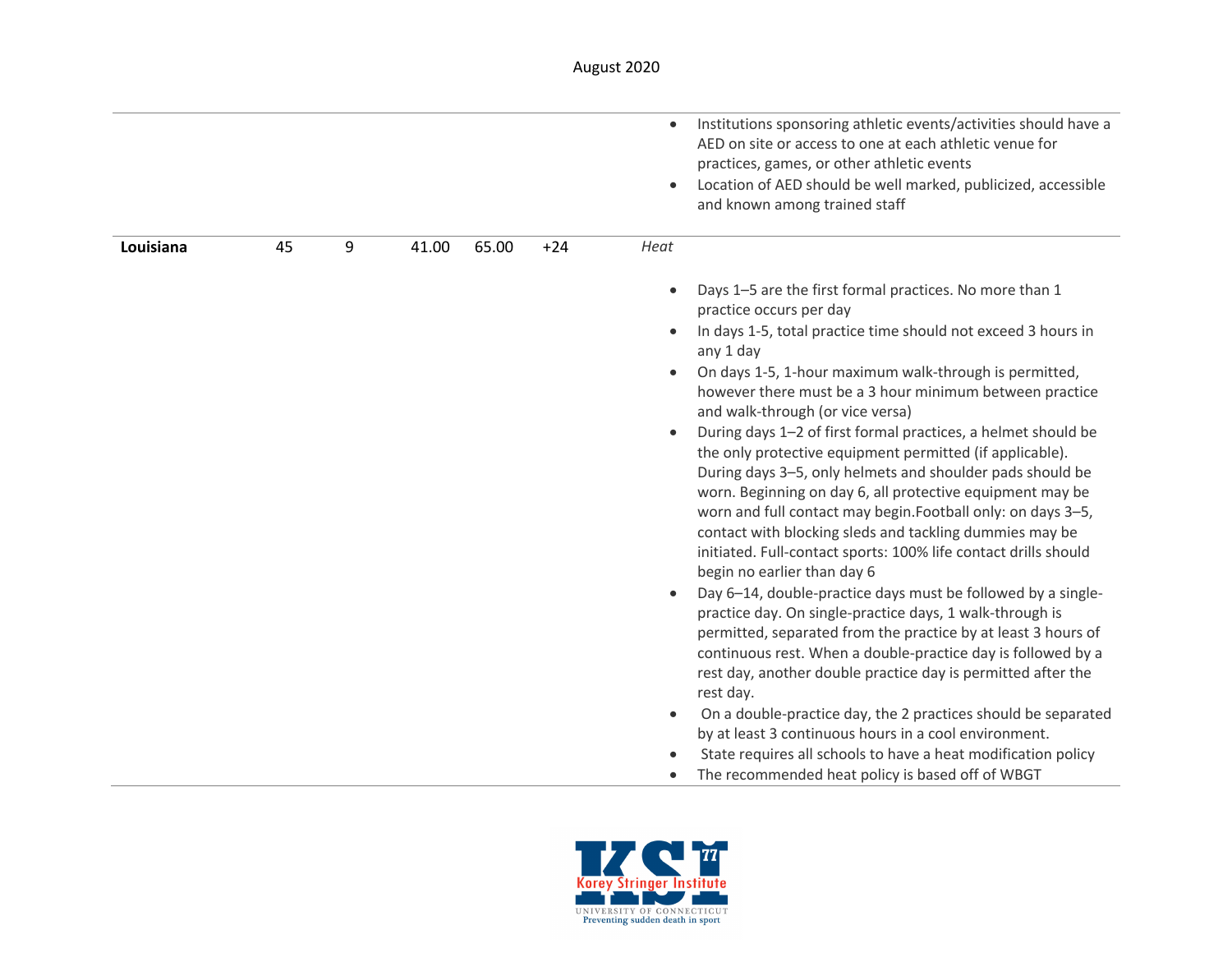- The environmental conditions guidelines are based off of epidemiological data specific to that state/region (for bigger states a more comprehensive analysis may be needed)
- The heat policy has at minimum 4 levels of modification, including the modification of practice time
- Policy includes modification of equipment (if applicable to the sport)
- Policy includes modification of work:rest ratios, including unrestricted access to fluids
- Policy mentions the use of a shaded area for rest breaks

## *Emergency Preparedness*

- The AEAP should be developed and coordinated with local EMS, school public safety officials, on site medical personnel or school medical staff, and school administrators
- Every school should distribute the AEAP to all athletics staff members
- The AEAP should be specific to each venue (including maps, directions, etc.)
- On-site emergency equipment that may be needed in an emergency situation should be listed
- The AEAP should identify personnel and their responsibilities to carry out the plan of action with a designated chain of command
- Appropriate contact information for EMS
- Plan should specify documentation actions that need to be taken post emergency
- AEAP should be reviewed and rehearsed annually by all parties involved
- Healthcare professionals who will provide medical coverage during games, practices, or other events should be included